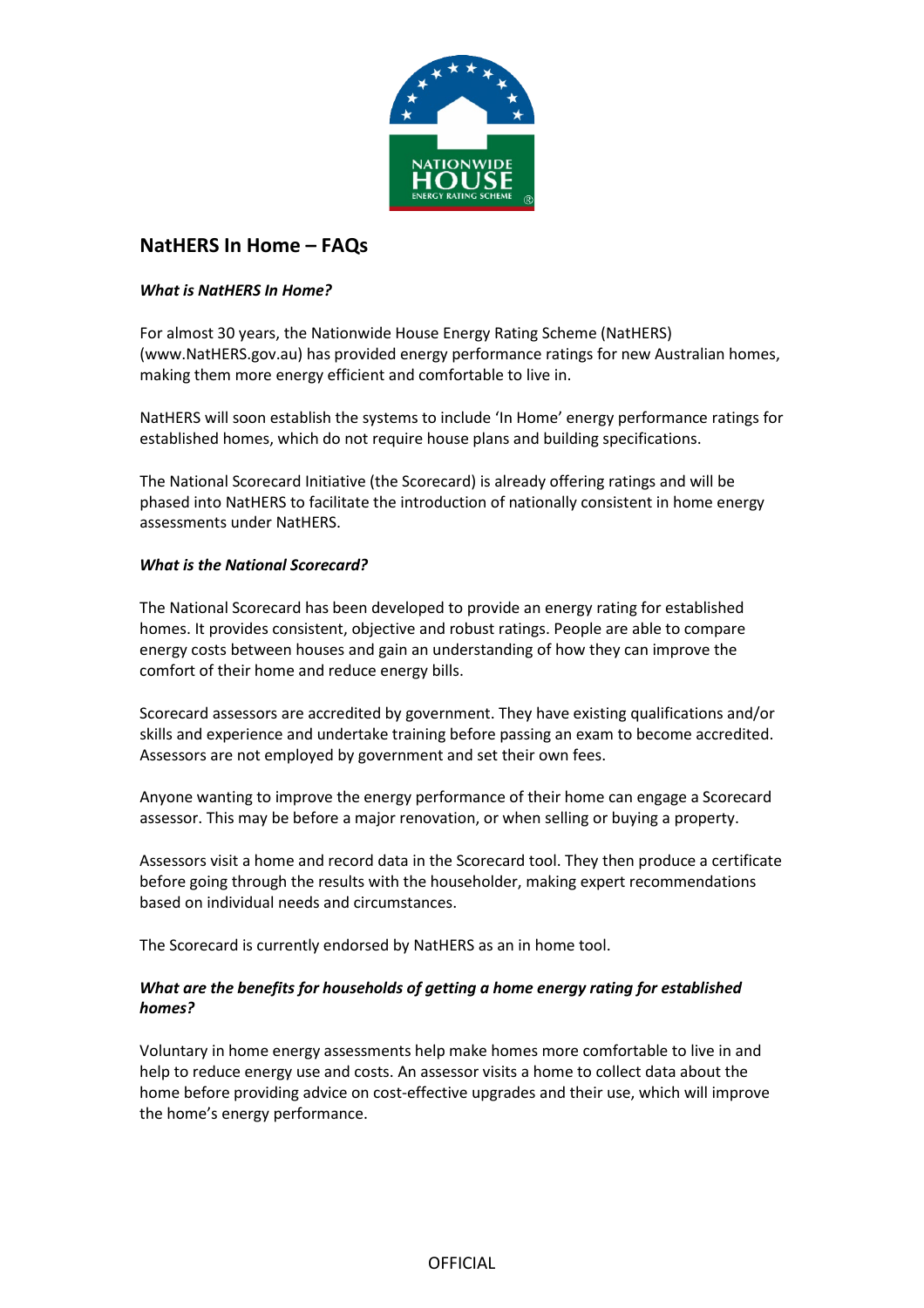

Assessments consider the comfort of the home in hot and cold weather extremes and the energy used by major fixed appliances, such as air conditioners, heaters and hot water systems.

Learn more about the benefits and costs associated with an in home assessment at: [http://vic.gov.au/energyscorecard.](http://vic.gov.au/energyscorecard)

#### *Are NatHERS assessors the same as National Scorecard assessors?*

No. NatHERS assessors use floor plans and building specifications to assess and provide an energy rating for a new home or major renovation. A home visit is not required.

A National Scorecard in home assessment does not require floor plans. A trained and accredited assessor visits a home. Information is collected and used to provide the home's energy rating. An assessment typically ranges from \$250 to \$500 and takes around 2-3 hours to complete.

NatHERS assessors have the option of undertaking additional training to become a NatHERS endorsed Scorecard Assessor. Alternatively, people with high level skills and experience performing in home assessments, but no formal qualification, can also apply for entry into the Scorecard training.

Find out about becoming a [NatHERS In Home Scorecard assessor.](https://www.victorianenergysaver.vic.gov.au/save-energy-and-money/get-a-home-energy-assessment/deliver-assessments)

#### [How does the National Scorecard tool correlate to NatHERS tools?](https://www.nathers.gov.au/resources/faqs#accordion-30)

The National Scorecard tool has been tested against the NatHERS CSIRO tool with 80 house design variations in fifteen climate zones. It showed a correlation of at least 0.9 in all tested climates.

The National Scorecard tool has also been tested against the NatHERS Whole of Home tool currently in development, which showed strong correlation across two house designs in seven climates.

Once the NatHERS In Home assessment processes (such as tool accreditation, Assessor Accrediting Organisations accreditation, In Home Certificate, etc.) are finalised, further refinement will be undertaken to align the National Scorecard tool with NatHERS.

[How are the different climatic conditions throughout](https://www.nathers.gov.au/resources/faqs#accordion-31) Australia considered in NatHERS In [Home assessments and the National Scorecard tool?](https://www.nathers.gov.au/resources/faqs#accordion-31)

NatHERS In Home assessments and the National Scorecard tool can be used in all Australian climate zones.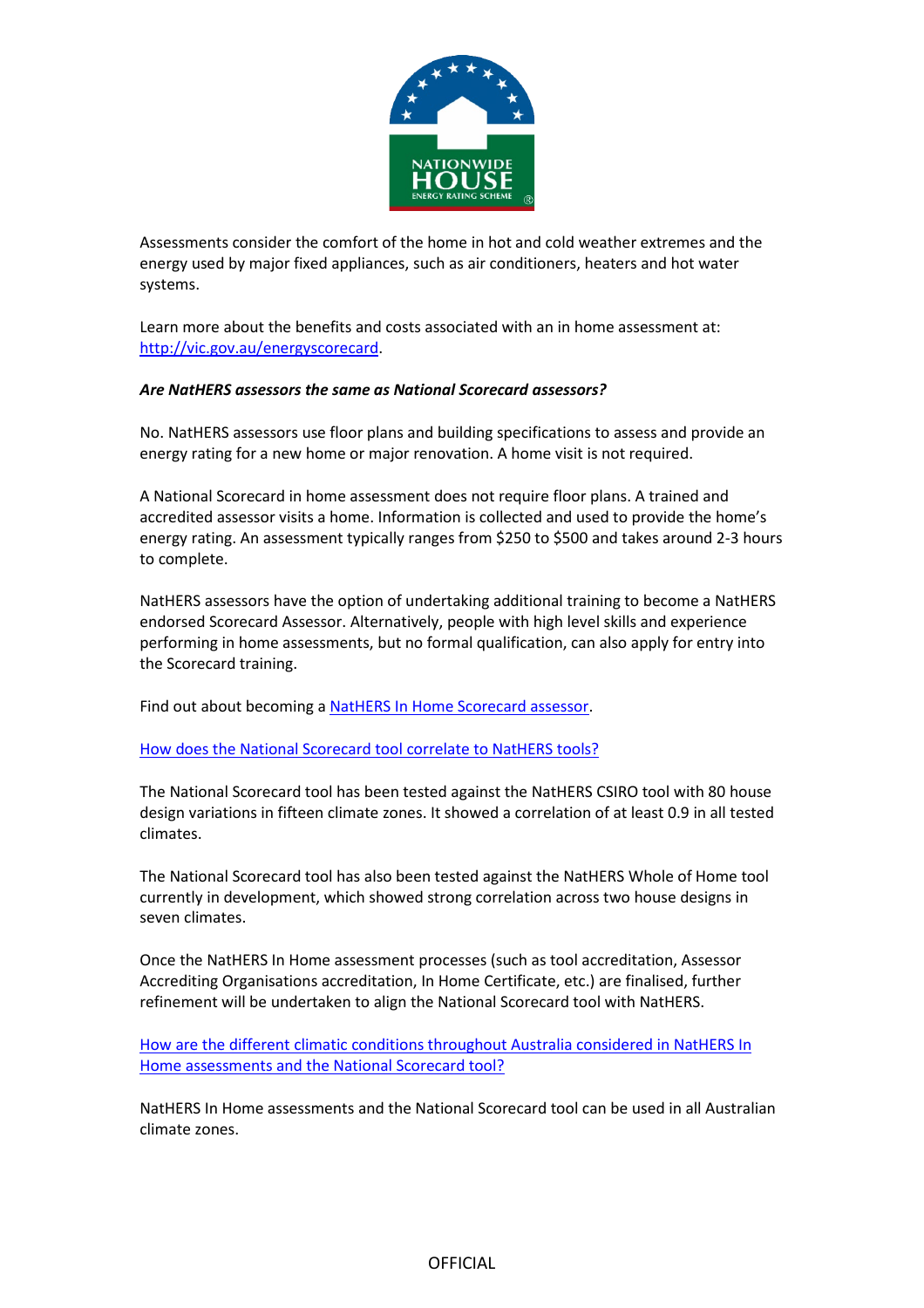

The National Scorecard tool has been piloted and trialed nationally to ensure it is suitable to cover a diverse range of buildings, appliances and locations. Assessments conducted in tropical areas consider features important to performance, such as cross-flow ventilation and ceiling fans. Assessments in temperate climates consider features important to manage both hot and cold weather extremes.

By early 2022, over 5,000 Scorecard assessments have been completed across Australia, with more than 80 assessors accredited across states and territories.

For tropical climates, the National Scorecard tool has been tested in the field by skilled assessors with local knowledge in locations including Cairns, Broome, Darwin and Townsville. It was found to be suitable for use in all of these locations.

#### [How is the National Scorecard assessment useful for Australian householders?](https://www.nathers.gov.au/resources/faqs#accordion-32)

The National Scorecard Initiative enables energy performance assessments to be conducted on established homes of any age or location, without the need for house plans and specifications.

Accredited assessors use the government supported National Scorecard tool. Assessors provide a certificate with a star rating out of 10 indicating the cost to run the fixed appliances in the home, ratings for comfort and the main factors influencing energy consumption in the home.

Accredited National Scorecard assessors assist home owners to better understand their home's energy performance and provide expert advice on steps they can take to improve the comfort of their home and reduce their bills. The assessment certificate provides options on simple, energy efficient upgrades which are discussed during the assessment appointment.

#### [Who is delivering the National Scorecard?](https://www.nathers.gov.au/resources/faqs#accordion-33)

The National Scorecard tool, training, accreditation and quality checks will initially be delivered by the Victorian government across Australia, on behalf of all Australian governments.

Over time there will be further alignment of the National Scorecard with NatHERS processes, including transitioning accreditation to Assessor Accrediting Organisations.

# [How was the National Scorecard](https://www.nathers.gov.au/resources/faqs#accordion-34) Initiative endorsed by NatHERS?

'NatHERS endorsed' means the tool, training and accreditation aligns with what NatHERS In Home assessments will require in the future, although some amendments are expected as requirements are agreed and finalised.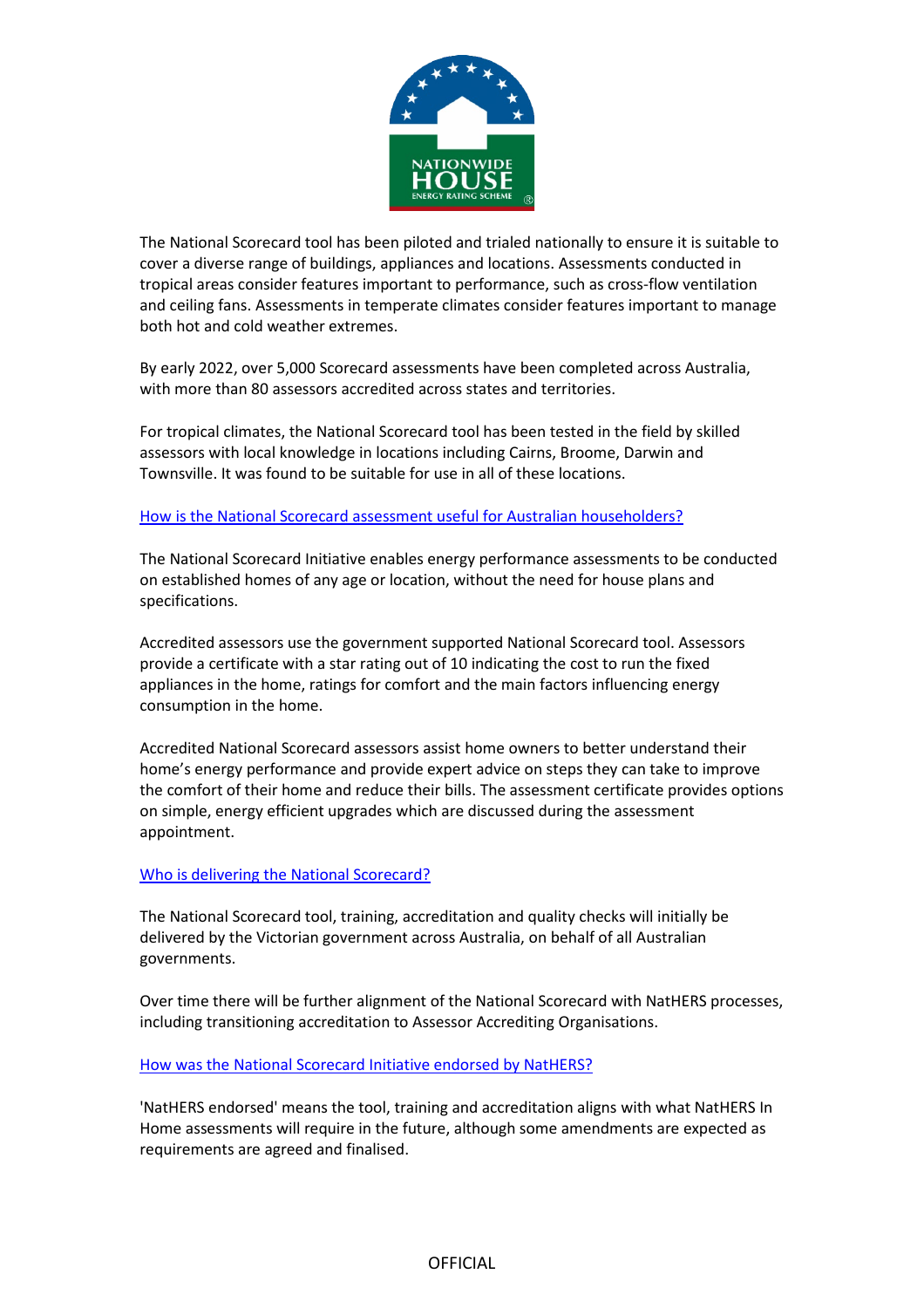

The National Scorecard Initiative, (assessment tool, training, and accreditation and quality assurance) was endorsed by meeting criteria and standards set by the NatHERS Steering Committee. The NatHERS Steering Committee is a government body that oversees NatHERS.

The National Scorecard Initiative submitted documentary evidence for each criterion. The NatHERS Administrator assessed the evidence and the NatHERS Steering Committee endorsed the National Scorecard Initiative as having met the requirements.

Currently endorsed by NatHERS, the Scorecard is expected to be fully accredited and phased into NatHERS from 2022. Until this transition is complete, all elements of the Scorecard, including the assessment tool, training and assessor accreditation, will continue to be delivered by the Victorian Government on behalf of all Australian governments.

## [Are NatHERS In Home assessments the same as NatHERS Thermal and Whole of Home](https://www.nathers.gov.au/resources/faqs#accordion-35)  [assessments?](https://www.nathers.gov.au/resources/faqs#accordion-35)

The Commonwealth, state and territory governments are extending NatHERS to include 'Whole of Home' and 'In Home' energy assessments. Each assessment suits a different need.

NatHERS In Home assessments are designed for householders with an established home who wish to learn more about their home's energy performance, cost, greenhouse gas emissions or comfort. These assessments rate the home by collecting information from a visit to the home (in-home assessment). These assessments are designed to guide decisions for energy upgrades that can improve comfort, energy efficiency and minimise running costs and greenhouse gas emissions.

NatHERS Whole of Home assessments are an extension of the current NatHERS (thermal) assessment of new house designs. These assessments will incorporate thermal heating and cooling for the building shell, and hot water systems, lighting, pool/spa pumps, on-site energy generation, cooking and major plug-in appliances (e.g. air-conditioners). No home visit is required as these assessments will use house plans and specifications to assess the home. They can be used for assessing the designs of new builds and major renovations and are a pathway to comply with the National Construction Code.

## [What is the difference between the NatHERS star ratings](https://www.nathers.gov.au/resources/faqs#accordion-36) and National Scorecard star [ratings?](https://www.nathers.gov.au/resources/faqs#accordion-36)

NatHERS assessments provide a star rating out of 10. More stars mean less heating or cooling is needed to keep a home at a comfortable temperature.

The National Scorecard star rating represents the average energy cost to run a home. It has a scale of one to ten. It covers the home's building shell and its major fixed appliances, as well as any on-site energy generated from solar panels. Separate comfort ratings show the home's performance in hot and cold weather. Efficiency ratings are also provided for the major fixed appliances along with the proportion of energy used by each appliance type.